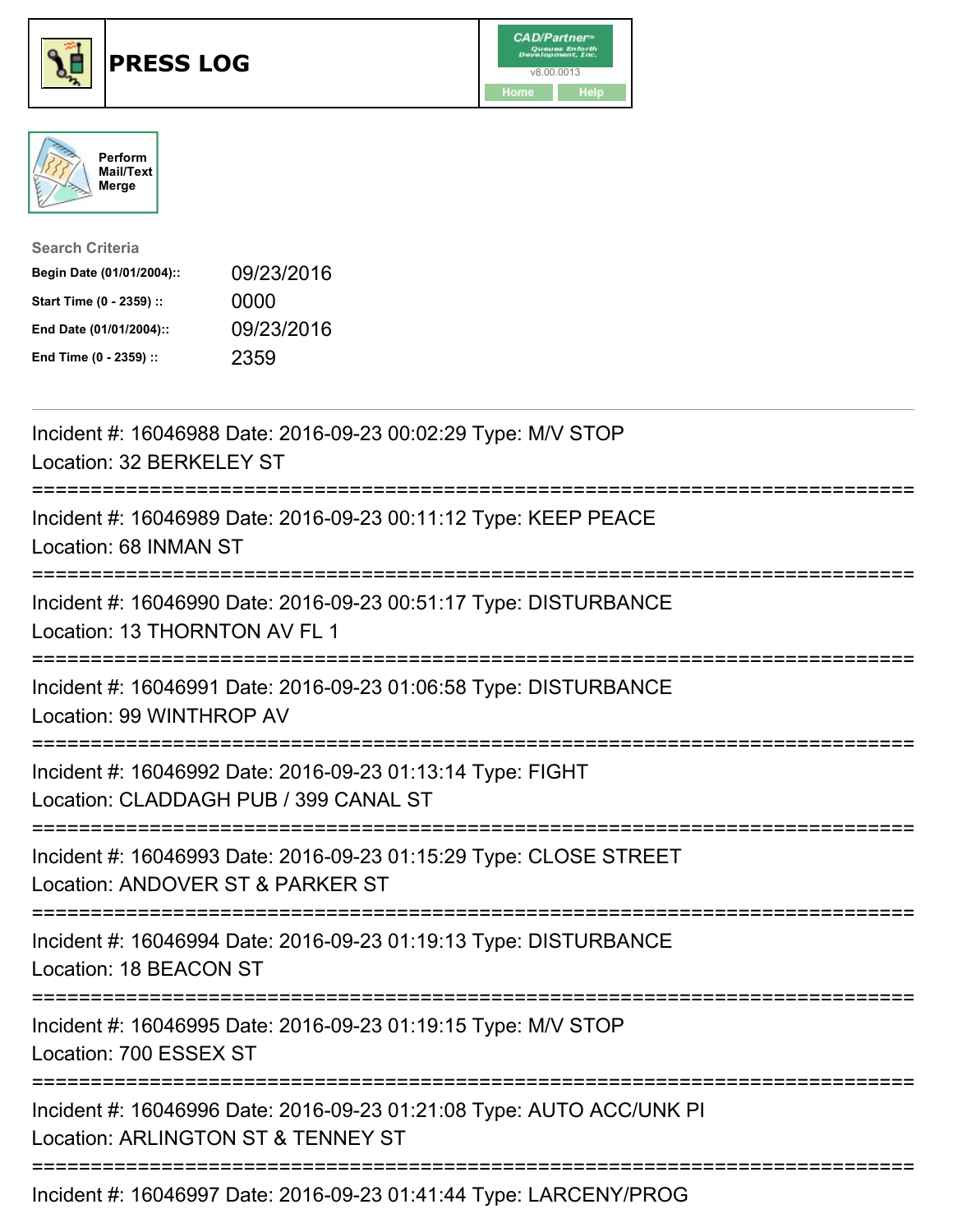Location: 31 JACKSON ST

| Incident #: 16046998 Date: 2016-09-23 01:41:50 Type: HIT & RUN M/V<br>Location: LAWRENCE CORRECTIONAL CENTER / 54 COMMONWEALTH DR |
|-----------------------------------------------------------------------------------------------------------------------------------|
| Incident #: 16046999 Date: 2016-09-23 02:06:44 Type: M/V STOP<br>Location: ESSEX ST & MARGIN ST                                   |
| Incident #: 16047000 Date: 2016-09-23 02:08:25 Type: M/V STOP<br>Location: SAM'S FOOD STORE / 389 BROADWAY                        |
| Incident #: 16047001 Date: 2016-09-23 02:09:11 Type: M/V STOP<br>Location: BROADWAY & COMMON ST                                   |
| Incident #: 16047002 Date: 2016-09-23 02:16:55 Type: M/V STOP<br>Location: GROVE ST & PROSPECT ST                                 |
| Incident #: 16047003 Date: 2016-09-23 02:22:06 Type: M/V STOP<br>Location: ESSEX ST & UNION ST                                    |
| Incident #: 16047004 Date: 2016-09-23 02:27:45 Type: B&E/PROG<br>Location: 59 PHILLIPS ST #1                                      |
| Incident #: 16047005 Date: 2016-09-23 03:06:49 Type: M/V STOP<br>Location: ANDOVER ST & S BROADWAY                                |
| Incident #: 16047006 Date: 2016-09-23 03:12:41 Type: M/V STOP<br>Location: ELM ST & WHITE ST                                      |
| Incident #: 16047007 Date: 2016-09-23 03:14:09 Type: M/V STOP<br>Location: GENERAL ST & PROSPECT ST                               |
| Incident #: 16047008 Date: 2016-09-23 03:36:11 Type: M/V STOP<br>Location: HAMPSHIRE ST & PARK ST                                 |
| Incident #: 16047009 Date: 2016-09-23 03:48:14 Type: SUS PERS/MV<br>Location: 72 TREMONT ST                                       |
| Incident #: 16047010 Date: 2016-09-23 04:41:23 Type: WOMAN DOWN<br>Location: 28 LAKE ST FL 1                                      |
| Incident #: 16047011 Date: 2016-09-23 05:00:28 Type: M/V STOP                                                                     |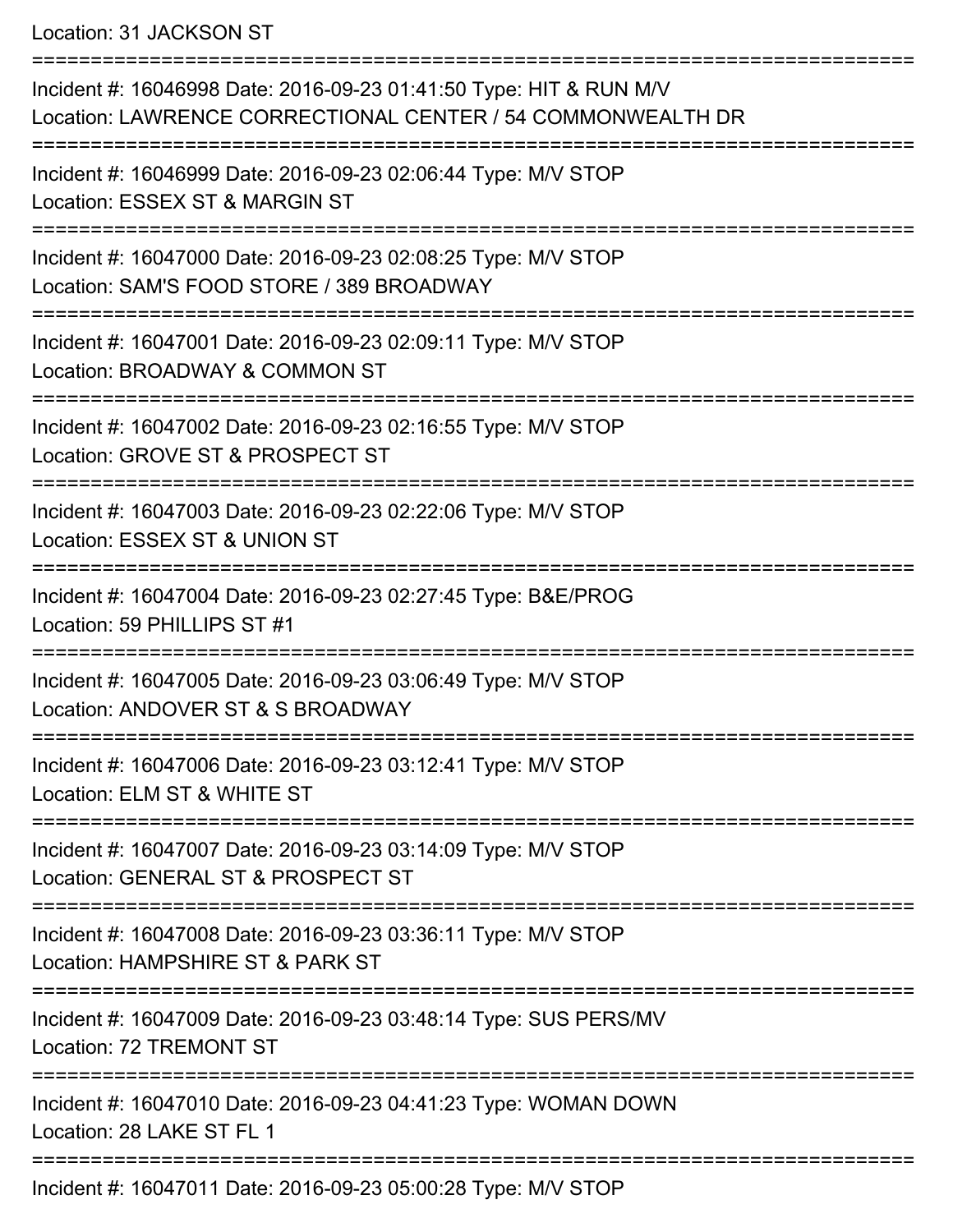| Incident #: 16047012 Date: 2016-09-23 05:57:22 Type: MEDIC SUPPORT<br>Location: 23 HAWLEY ST #106        |
|----------------------------------------------------------------------------------------------------------|
| Incident #: 16047013 Date: 2016-09-23 06:17:31 Type: SUICIDE ATTEMPT<br>Location: ANDOVER ST             |
| Incident #: 16047014 Date: 2016-09-23 06:37:05 Type: ALARMS<br>Location: 12 MONROE ST                    |
| Incident #: 16047015 Date: 2016-09-23 07:09:54 Type: WOMAN DOWN<br>Location: S UNION ST                  |
| Incident #: 16047016 Date: 2016-09-23 07:20:12 Type: LOST PROPERTY<br>Location: 8 HILLSIDE AV #2         |
| Incident #: 16047017 Date: 2016-09-23 07:27:32 Type: M/V STOP<br>Location: NEWBURY ST & SUMMER ST        |
| Incident #: 16047018 Date: 2016-09-23 07:46:56 Type: AUTO ACC/PI<br>Location: ROTARY / MANCHESTER ST     |
| Incident #: 16047019 Date: 2016-09-23 07:58:30 Type: M/V STOP<br>Location: MERRIMACK ST & S BROADWAY     |
| Incident #: 16047020 Date: 2016-09-23 08:33:22 Type: E911 HANGUP<br>Location: 15 PORTLAND ST             |
| Incident #: 16047021 Date: 2016-09-23 08:37:16 Type: WOMAN DOWN<br><b>Location: S UNION ST</b>           |
| Incident #: 16047022 Date: 2016-09-23 08:52:56 Type: PARK & WALK<br>Location: 0 BROADWAY                 |
| Incident #: 16047023 Date: 2016-09-23 08:54:37 Type: B&E/PAST<br>Location: 231A E HAVERHILL ST           |
| Incident #: 16047024 Date: 2016-09-23 09:02:22 Type: AUTO ACC/NO PI<br>Location: HAVERHILL ST & PERRY AV |
| Incident #: 16047025 Date: 2016-09-23 09:17:08 Type: PARK & WALK                                         |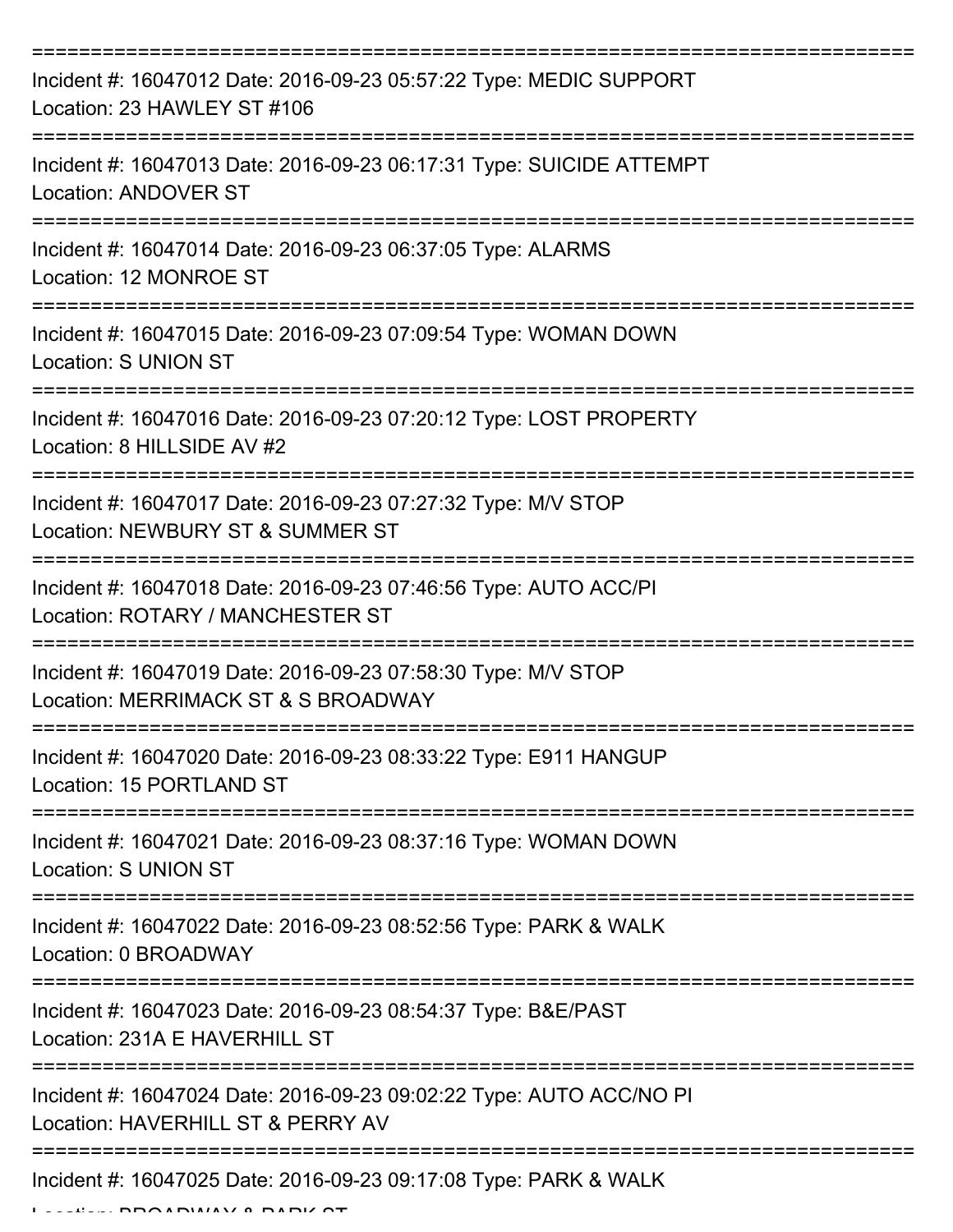| Incident #: 16047026 Date: 2016-09-23 09:39:16 Type: MV/BLOCKING<br>Location: 60 ABBOTT ST                                                   |
|----------------------------------------------------------------------------------------------------------------------------------------------|
| Incident #: 16047027 Date: 2016-09-23 09:43:00 Type: DRUG OVERDOSE<br>Location: 43 CAMBRIDGE ST                                              |
| Incident #: 16047028 Date: 2016-09-23 10:16:30 Type: PARK & WALK<br>Location: MARKET ST & S UNION ST                                         |
| Incident #: 16047029 Date: 2016-09-23 10:18:18 Type: M/V STOP<br>Location: CARLETON ST & EVERETT ST                                          |
| Incident #: 16047031 Date: 2016-09-23 10:21:05 Type: STOL/MV/PAS<br>Location: 14 SARGENT ST                                                  |
| Incident #: 16047030 Date: 2016-09-23 10:21:07 Type: M/V STOP<br>Location: WINSLOW PL                                                        |
| Incident #: 16047032 Date: 2016-09-23 10:22:50 Type: M/V STOP<br>Location: 172 EVERETT ST                                                    |
| Incident #: 16047033 Date: 2016-09-23 10:23:09 Type: MAL DAMAGE<br>Location: 52 CROSBY ST                                                    |
| Incident #: 16047034 Date: 2016-09-23 10:23:36 Type: B&E/PAST<br>Location: 10 FAIRMONT ST                                                    |
| Incident #: 16047035 Date: 2016-09-23 10:26:55 Type: UNATENEDCHILD<br>Location: 113 A BEACON AV                                              |
| Incident #: 16047036 Date: 2016-09-23 10:33:04 Type: MV/BLOCKING<br>Location: 165 HAVERHILL ST                                               |
| Incident #: 16047037 Date: 2016-09-23 10:42:03 Type: DRUG VIO<br>Location: BROADWAY & TREMONT ST                                             |
| Incident #: 16047039 Date: 2016-09-23 10:45:37 Type: ROBBERY PAST<br>Location: ALMA ST & MYRTLE ST<br>-------------------------------------- |
| Incident #: 16047038 Date: 2016-09-23 10:47:26 Type: RECOV/STOL/MV                                                                           |

Location: 106 CHESTED ST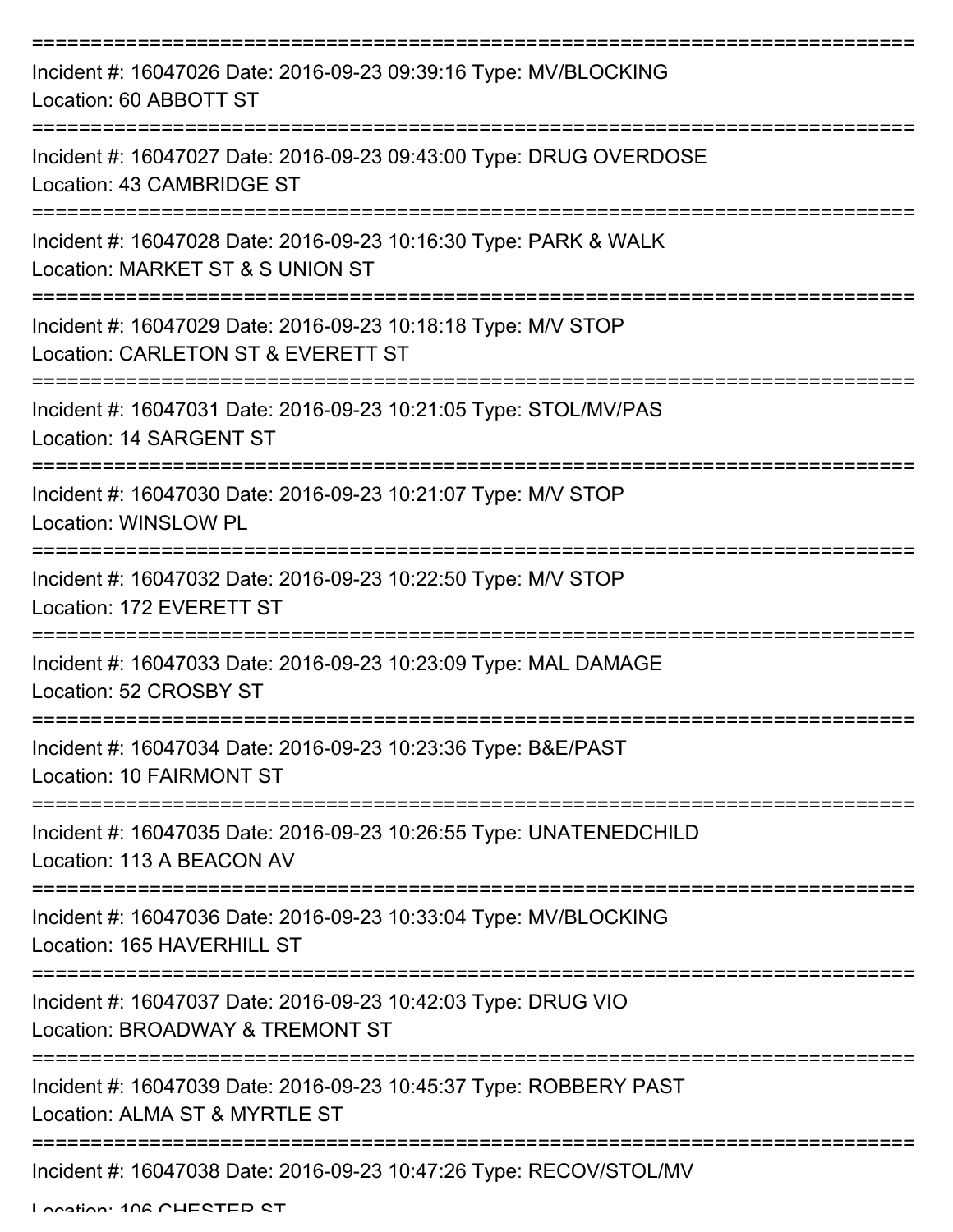| Incident #: 16047041 Date: 2016-09-23 10:56:17 Type: MAL DAMAGE<br>Location: 61 ESSEX ST                     |
|--------------------------------------------------------------------------------------------------------------|
| Incident #: 16047040 Date: 2016-09-23 11:00:09 Type: M/V STOP<br>Location: BRADFORD ST & HAMPSHIRE ST        |
| Incident #: 16047042 Date: 2016-09-23 11:03:30 Type: M/V STOP<br>Location: AMESBURY ST & LOWELL ST           |
| Incident #: 16047043 Date: 2016-09-23 11:28:26 Type: INVEST CONT<br>Location: FAMILY DOLLAR / 63 WINTHROP AV |
| Incident #: 16047044 Date: 2016-09-23 11:39:17 Type: MV/BLOCKING<br><b>Location: GILBERT ST</b>              |
| Incident #: 16047045 Date: 2016-09-23 11:43:33 Type: TOW OF M/V<br>Location: 394 HOWARD ST                   |
| Incident #: 16047046 Date: 2016-09-23 11:47:59 Type: UNKNOWN PROB<br>Location: 4 CHESTER ST                  |
| Incident #: 16047047 Date: 2016-09-23 11:54:07 Type: COURT DOC SERVE<br>Location: 94 FARLEY ST               |
| Incident #: 16047048 Date: 2016-09-23 11:54:55 Type: CK WELL BEING<br>Location: 60 ALLEN ST                  |
| Incident #: 16047049 Date: 2016-09-23 11:56:34 Type: RECOV/STOL/MV<br>Location: 21 SPRINGFIELD ST            |
| Incident #: 16047050 Date: 2016-09-23 12:15:03 Type: DOMESTIC/PROG<br>Location: 27 WACHUSETTS AV             |
| Incident #: 16047051 Date: 2016-09-23 12:35:23 Type: ANIMAL COMPL<br>Location: 31 CLIFTON ST                 |
| Incident #: 16047052 Date: 2016-09-23 12:40:07 Type: E911 HANGUP<br>Location: WIC OFFICE / 305 ESSEX ST      |
| Incident #: 16047053 Date: 2016-09-23 13:08:32 Type: MEDIC SUPPORT                                           |

Location: BROADWAY & TREMONT ST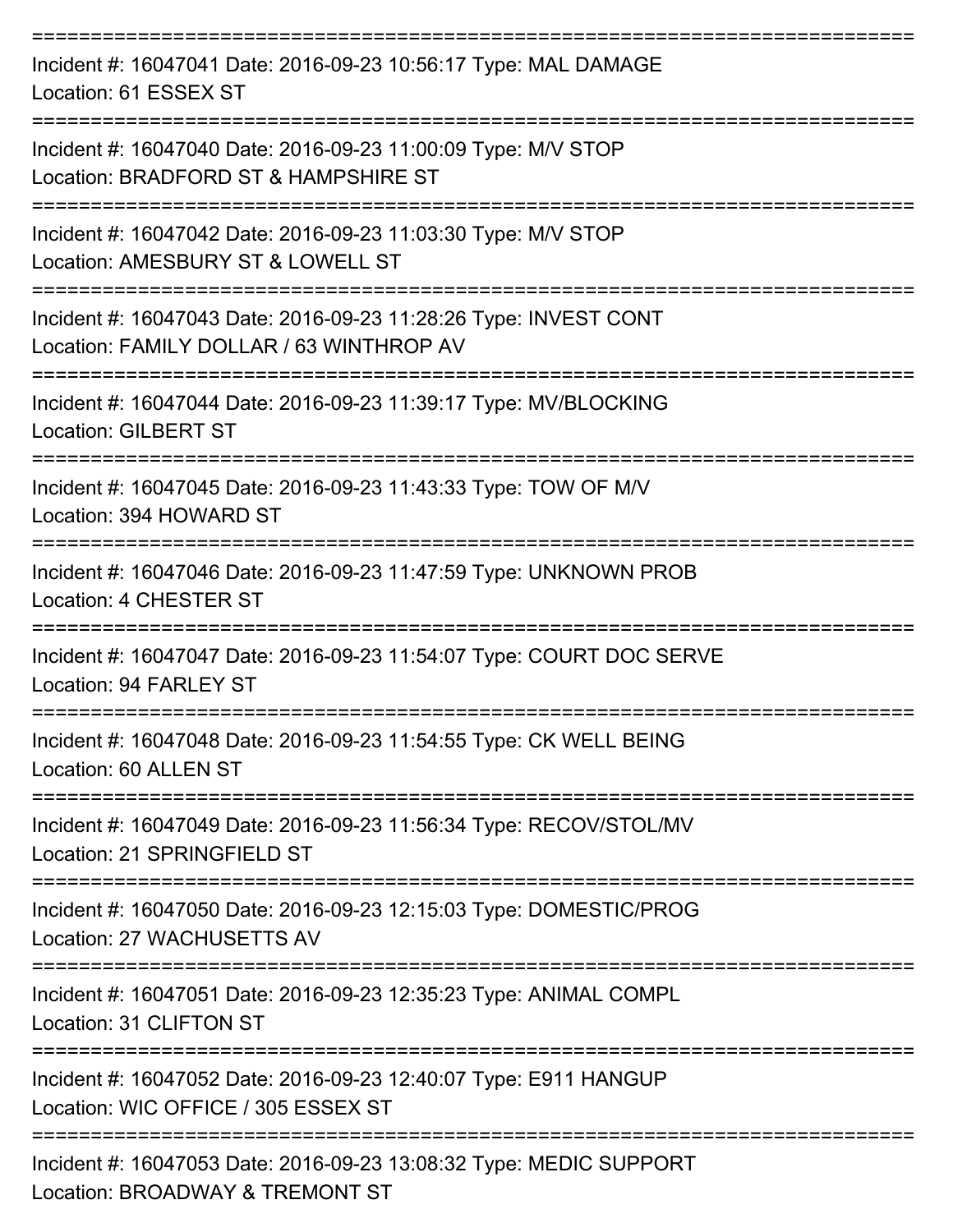| Incident #: 16047054 Date: 2016-09-23 13:09:50 Type: SUS PERS/MV<br>Location: WHITE HEN PANTRY / 703 HAVERHILL ST             |
|-------------------------------------------------------------------------------------------------------------------------------|
| Incident #: 16047055 Date: 2016-09-23 13:14:02 Type: M/V STOP<br>Location: ESSEX ST & HAMPSHIRE ST                            |
| Incident #: 16047056 Date: 2016-09-23 13:21:03 Type: M/V STOP<br>Location: 660 ESSEX ST                                       |
| Incident #: 16047058 Date: 2016-09-23 13:31:49 Type: MISSING PERS<br>Location: 2 APPLETON ST                                  |
| Incident #: 16047057 Date: 2016-09-23 13:32:43 Type: INVEST CONT<br>Location: 20 JAMAICA ST                                   |
| Incident #: 16047059 Date: 2016-09-23 13:33:17 Type: DRINKING PUBL<br>Location: BROADWAY & HAVERHILL ST<br>================== |
| Incident #: 16047060 Date: 2016-09-23 13:48:30 Type: SUS PERS/MV<br>Location: BROADWAY & CANAL ST                             |
| Incident #: 16047061 Date: 2016-09-23 13:50:47 Type: M/V STOP<br>Location: E HAVERHILL ST & OAK ST                            |
| Incident #: 16047062 Date: 2016-09-23 13:54:57 Type: M/V STOP<br>Location: HAVERHILL ST & JACKSON ST                          |
| Incident #: 16047064 Date: 2016-09-23 14:00:35 Type: A&B PAST<br>Location: N PARISH RD                                        |
| Incident #: 16047063 Date: 2016-09-23 14:02:36 Type: B&E/ATTEMPY<br>Location: 218 PARK ST FL 2ND FL                           |
| Incident #: 16047065 Date: 2016-09-23 14:11:36 Type: CRUISER ACCID<br>Location: ESSEX ST & LAWRENCE ST                        |
| Incident #: 16047066 Date: 2016-09-23 14:13:24 Type: DOMESTIC/PROG<br>Location: 210 BROADWAY                                  |
| Incident #: 16047067 Date: 2016-09-23 14:16:33 Type: M/V STOP<br>Location: 170 BROADWAY                                       |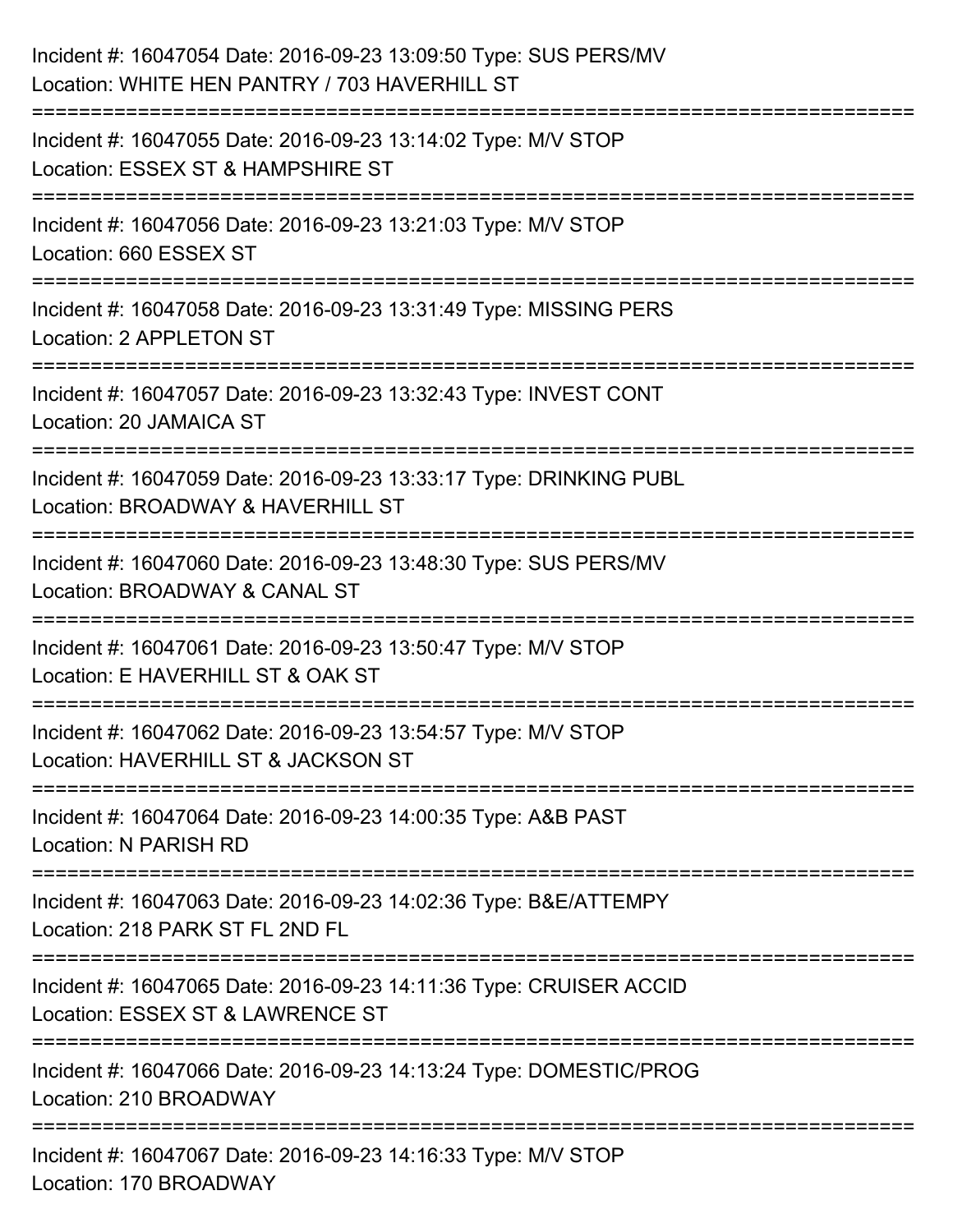| Incident #: 16047068 Date: 2016-09-23 14:17:16 Type: M/V STOP<br>Location: E HAVERHILL ST & HAVERHILL ST                     |
|------------------------------------------------------------------------------------------------------------------------------|
| Incident #: 16047069 Date: 2016-09-23 14:24:15 Type: MAN DOWN<br>Location: MARKET ST & S UNION ST                            |
| Incident #: 16047070 Date: 2016-09-23 14:28:32 Type: AUTO ACC/NO PI<br>Location: 775 ESSEX ST                                |
| Incident #: 16047071 Date: 2016-09-23 14:33:11 Type: DRUG VIO<br>Location: 324 BROADWAY                                      |
| Incident #: 16047072 Date: 2016-09-23 14:36:28 Type: M/V STOP<br>Location: GARDEN ST & NEWBURY ST                            |
| Incident #: 16047073 Date: 2016-09-23 14:38:30 Type: NOTIFICATION<br>Location: 43 SULLIVAN AV #APT213                        |
| Incident #: 16047074 Date: 2016-09-23 15:02:12 Type: LOST PROPERTY<br>Location: 17 BEACON ST                                 |
| Incident #: 16047075 Date: 2016-09-23 15:08:44 Type: M/V STOP<br>Location: GRAFTON ST & WINTHROP AV                          |
| Incident #: 16047076 Date: 2016-09-23 15:22:58 Type: AUTO ACC/NO PI<br>Location: WINTHROP AV & @N ANDOVER MALL               |
| Incident #: 16047077 Date: 2016-09-23 15:32:26 Type: M/V STOP<br>Location: 332 LOWELL ST<br>================================ |
| Incident #: 16047078 Date: 2016-09-23 15:34:14 Type: FIGHT<br>Location: N PARISH RD & OSGOOD ST                              |
| Incident #: 16047079 Date: 2016-09-23 15:38:15 Type: SHOPLIFTING<br>Location: WALGREENS / 220 S BROADWAY                     |
| Incident #: 16047080 Date: 2016-09-23 15:42:30 Type: VANDALISM/PROG<br>Location: SALEM ST & SHAWSHEEN RD                     |
| Incident #: 16047081 Date: 2016-09-23 15:51:12 Type: DISTURBANCE<br>Location: 375 HOWARD ST FL 2NDFL                         |

===========================================================================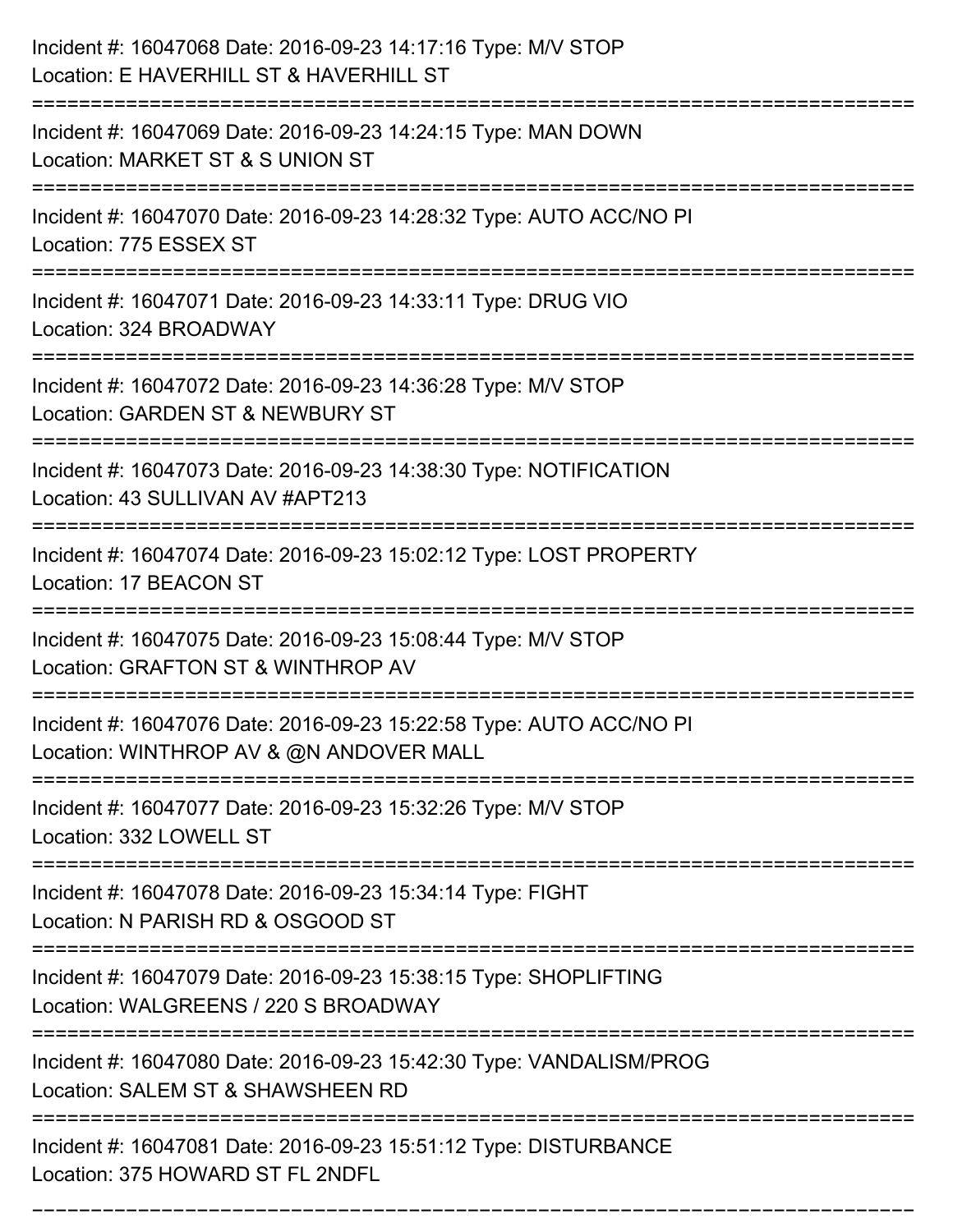| Incident #: 16047083 Date: 2016-09-23 15:56:19 Type: GENERAL SERV<br>Location: 38 LAWRENCE ST                                                         |
|-------------------------------------------------------------------------------------------------------------------------------------------------------|
| Incident #: 16047082 Date: 2016-09-23 15:56:40 Type: M/V STOP<br>Location: MARKET ST & PARKER ST                                                      |
| Incident #: 16047084 Date: 2016-09-23 16:03:45 Type: LOUD NOISE<br>Location: 35 CHICKERING ST<br>:=============================                       |
| Incident #: 16047085 Date: 2016-09-23 16:11:48 Type: GUN CALL<br>Location: 4 GROVE ST                                                                 |
| Incident #: 16047086 Date: 2016-09-23 16:23:54 Type: AUTO ACC/NO PI<br>Location: 615 S UNION ST                                                       |
| Incident #: 16047087 Date: 2016-09-23 16:23:55 Type: ANIMAL COMPL<br>Location: 40 KENNETH ST                                                          |
| Incident #: 16047088 Date: 2016-09-23 16:23:58 Type: LOST PROPERTY<br>Location: DUCK BRIDGE / 0 ISLAND ST<br>==================<br>================== |
| Incident #: 16047089 Date: 2016-09-23 16:40:58 Type: GENERAL SERV<br>Location: 38 LAWRENCE ST                                                         |
| Incident #: 16047090 Date: 2016-09-23 16:41:49 Type: SUS PERS/MV<br>Location: 110 BROOKFIELD ST                                                       |
| Incident #: 16047091 Date: 2016-09-23 16:46:30 Type: AUTO ACC/NO PI<br>Location: 375 BROADWAY                                                         |
| Incident #: 16047092 Date: 2016-09-23 17:00:33 Type: DISTURBANCE<br>Location: 10 HOLLY ST                                                             |
| Incident #: 16047093 Date: 2016-09-23 17:17:49 Type: AUTO ACC/NO PI<br>Location: 82 GREENWOOD ST                                                      |
| Incident #: 16047094 Date: 2016-09-23 17:20:38 Type: AUTO ACC/NO PI<br>Location: FERRY ST & COMMONWEALTH                                              |
| Incident #: 16047095 Date: 2016-09-23 17:28:56 Type: THREATS<br>Location: 151 WILLOW ST                                                               |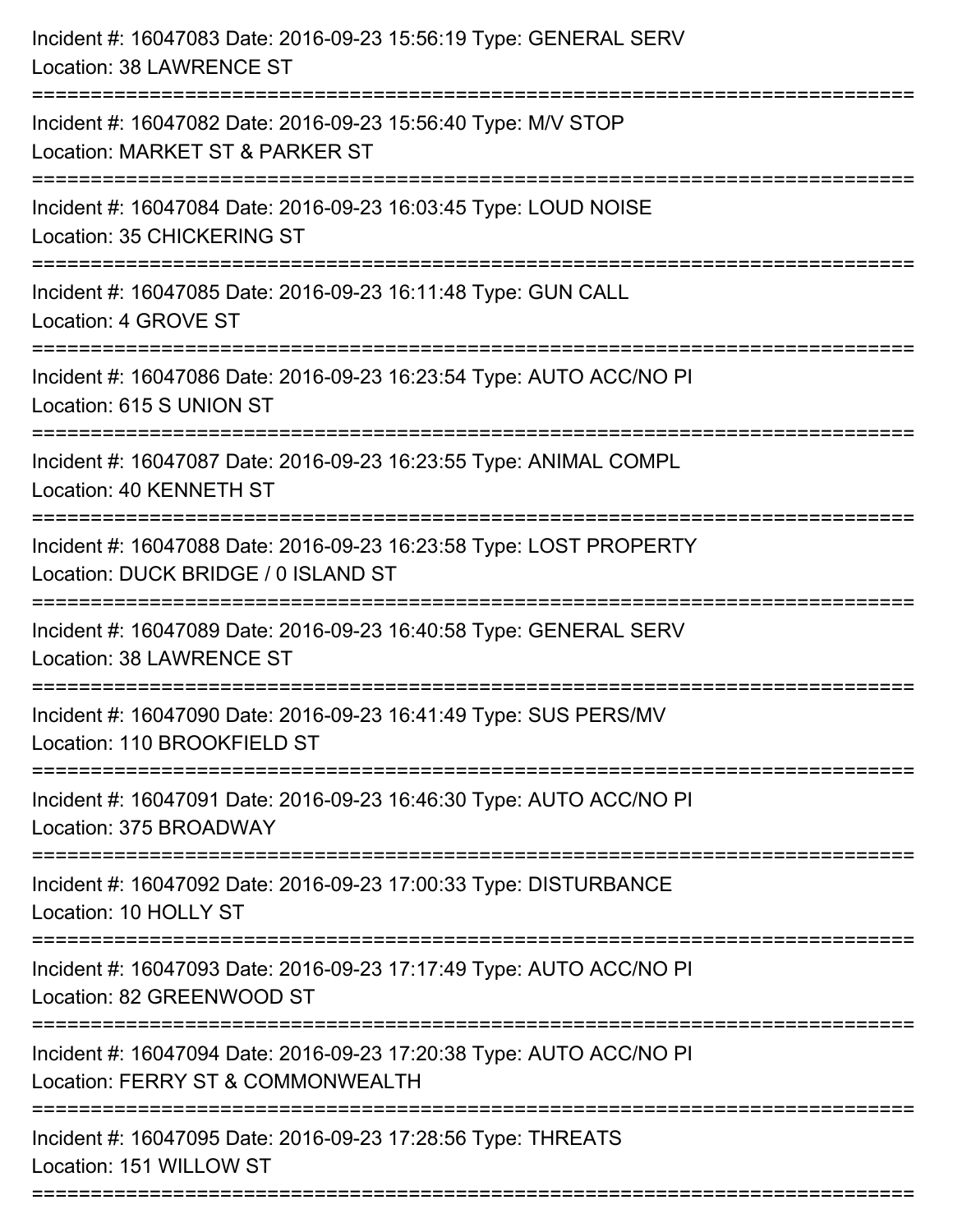Location: 39 BYRON AV #2

| Incident #: 16047097 Date: 2016-09-23 17:40:20 Type: M/V STOP<br>Location: FERGUSON ST & S BROADWAY                               |
|-----------------------------------------------------------------------------------------------------------------------------------|
| Incident #: 16047098 Date: 2016-09-23 17:45:52 Type: M/V STOP<br>Location: 427 S BROADWAY<br>==================================== |
| Incident #: 16047099 Date: 2016-09-23 17:50:01 Type: 209A/SERVE<br>Location: 82 OSGOOD ST                                         |
| Incident #: 16047101 Date: 2016-09-23 17:52:51 Type: M/V STOP<br>Location: 468 S BROADWAY                                         |
| Incident #: 16047100 Date: 2016-09-23 17:54:06 Type: NOISE ORD<br>Location: FERRY ST & KENDALL ST                                 |
| Incident #: 16047103 Date: 2016-09-23 17:58:00 Type: M/V STOP<br>Location: 438 S BROADWAY                                         |
| Incident #: 16047102 Date: 2016-09-23 18:01:02 Type: M/V STOP<br>Location: ERVING AV & HAMPSHIRE ST                               |
| Incident #: 16047104 Date: 2016-09-23 18:05:33 Type: M/V STOP<br>Location: 422 S BROADWAY                                         |
| Incident #: 16047105 Date: 2016-09-23 18:05:58 Type: UNWANTEDGUEST<br>Location: 101 ARLINGTON ST FL 2ND                           |
| Incident #: 16047107 Date: 2016-09-23 18:06:03 Type: GENERAL SERV<br>Location: 16 BOYD ST                                         |
| Incident #: 16047106 Date: 2016-09-23 18:10:26 Type: MAN DOWN<br>Location: FRANKLIN ST & TREMONT ST                               |
| Incident #: 16047108 Date: 2016-09-23 18:16:00 Type: DRUG VIO<br>Location: 158 UNION ST FL 3                                      |
| Incident #: 16047109 Date: 2016-09-23 18:16:05 Type: ALARMS<br>Location: 1134 ESSEX ST                                            |
|                                                                                                                                   |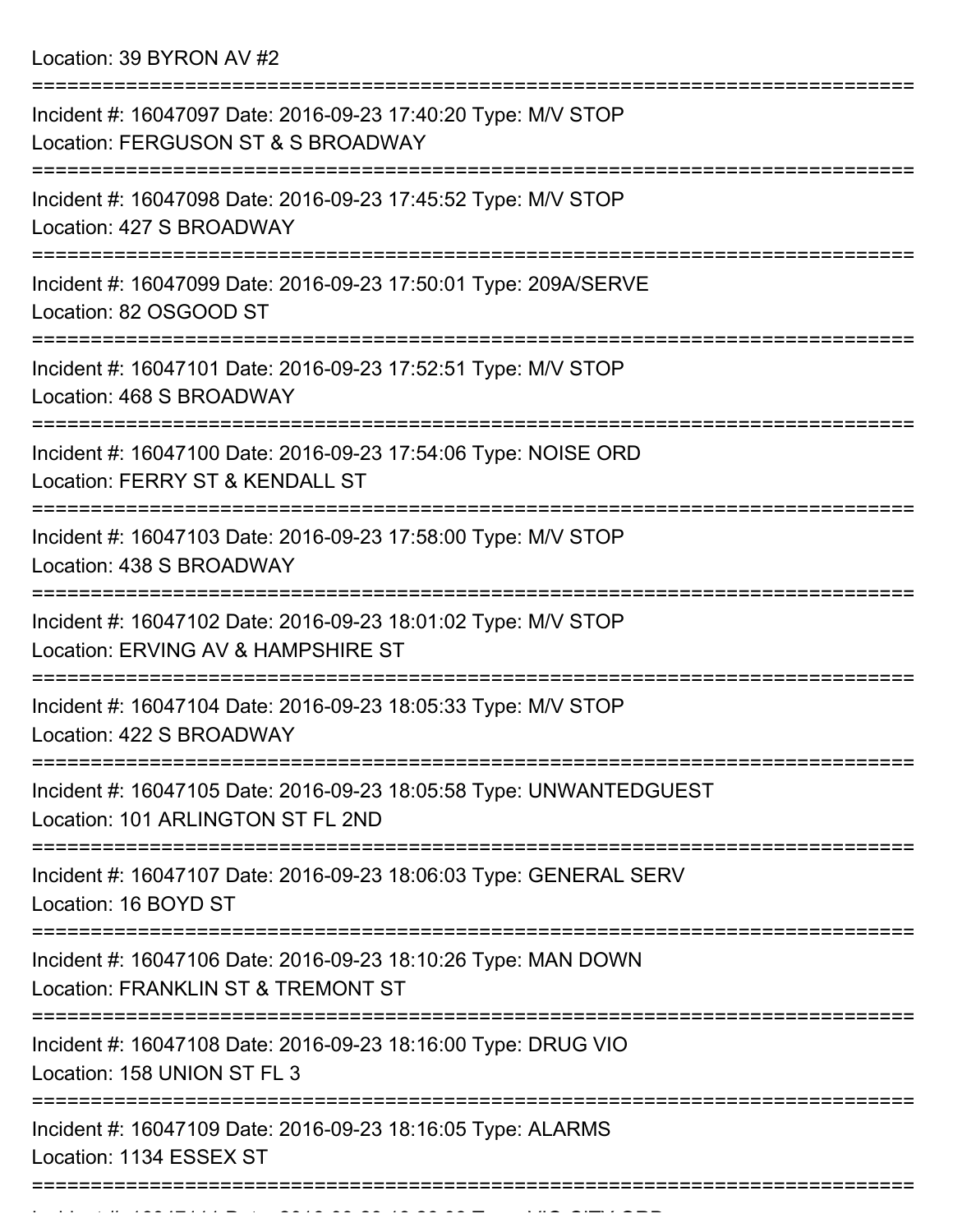Location: ROBINSON CT

| Incident #: 16047110 Date: 2016-09-23 18:31:36 Type: AUTO ACC/PED<br>Location: BUNKERHILL ST & PARK ST     |
|------------------------------------------------------------------------------------------------------------|
| Incident #: 16047112 Date: 2016-09-23 18:39:35 Type: WIRE DOWN<br>Location: NEWBURY ST & ORCHARD ST        |
| Incident #: 16047113 Date: 2016-09-23 18:41:10 Type: HIT & RUN M/V<br>Location: 10 CORNISH ST              |
| Incident #: 16047114 Date: 2016-09-23 18:47:15 Type: SHOTS FIRED<br>Location: OSGOOD ST & PORTLAND ST      |
| Incident #: 16047115 Date: 2016-09-23 18:49:04 Type: MV/BLOCKING<br>Location: COMMONWEALTH DR & MARSTON ST |
| Incident #: 16047116 Date: 2016-09-23 18:51:03 Type: NOISE ORD<br>Location: 13 DUCKETT AV                  |
| Incident #: 16047117 Date: 2016-09-23 18:55:03 Type: INVEST CONT<br>Location: 27 FAIRMONT ST               |
| Incident #: 16047118 Date: 2016-09-23 18:57:09 Type: SUS PERS/MV<br>Location: 3 FLORAL ST                  |
| Incident #: 16047119 Date: 2016-09-23 19:01:19 Type: AUTO ACC/NO PI<br>Location: 320 SOUTH BROADWAY        |
| Incident #: 16047120 Date: 2016-09-23 19:06:14 Type: M/V STOP<br>Location: 25 TREMONT ST                   |
| Incident #: 16047121 Date: 2016-09-23 19:09:34 Type: M/V STOP<br>Location: BROADWAY & COMMON ST            |
| Incident #: 16047122 Date: 2016-09-23 19:17:15 Type: M/V STOP<br><b>Location: AMESBURY ST</b>              |
| Incident #: 16047123 Date: 2016-09-23 19:26:11 Type: M/V STOP<br>Location: 109 PARK ST                     |
|                                                                                                            |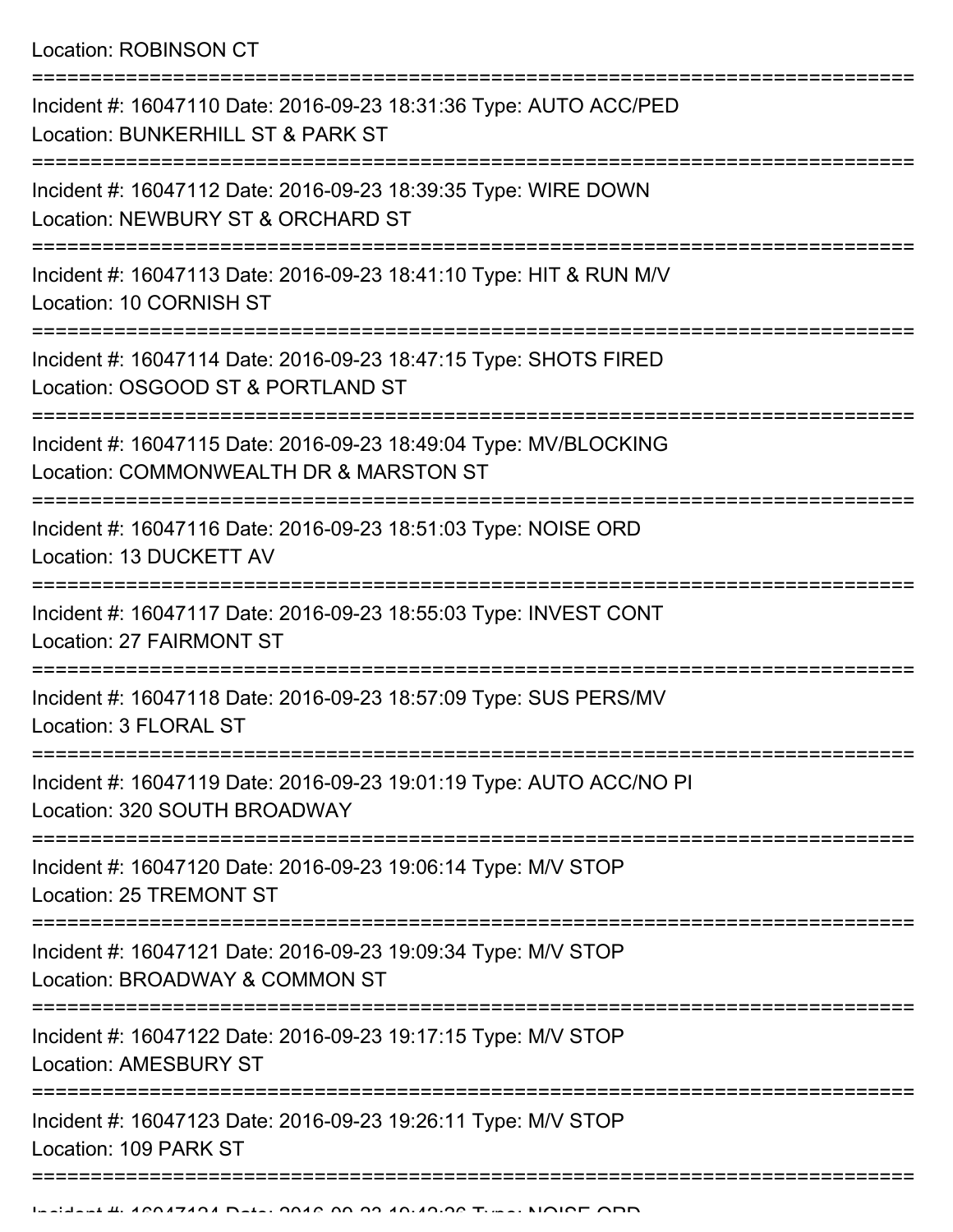| <b>Location: MERRIMACK VIEW CT</b>                                                                                      |
|-------------------------------------------------------------------------------------------------------------------------|
| Incident #: 16047125 Date: 2016-09-23 19:51:49 Type: ANIMAL COMPL<br>Location: 14 HALE ST                               |
| Incident #: 16047126 Date: 2016-09-23 20:12:26 Type: KEEP PEACE<br>Location: 263 JACKSON ST #1<br>===================== |
| Incident #: 16047127 Date: 2016-09-23 20:18:38 Type: AUTO ACC/UNK PI<br>Location: MERRIMACK ST & S UNION ST             |
| Incident #: 16047128 Date: 2016-09-23 20:33:05 Type: SHOTS FIRED<br>Location: 83 SPRUCE ST                              |
| Incident #: 16047129 Date: 2016-09-23 20:47:07 Type: SHOTS FIRED<br>Location: 279 PARK ST #1 FL 1                       |
| Incident #: 16047130 Date: 2016-09-23 20:48:10 Type: AUTO ACC/NO PI<br>Location: S UNION ST & SALEM ST                  |
| Incident #: 16047131 Date: 2016-09-23 21:02:57 Type: FIGHT<br>Location: 18 WEARE ST                                     |
| Incident #: 16047132 Date: 2016-09-23 21:26:41 Type: ALARM/BURG<br>Location: 183 BROADWAY                               |
| Incident #: 16047133 Date: 2016-09-23 21:35:27 Type: LOUD NOISE<br>Location: 34 PARKER ST                               |
| Incident #: 16047134 Date: 2016-09-23 21:39:51 Type: 209A/SERVE<br>Location: 82 OSGOOD ST                               |
| Incident #: 16047135 Date: 2016-09-23 21:56:00 Type: LOUD NOISE<br>Location: 14 DORCHESTER ST                           |
| Incident #: 16047136 Date: 2016-09-23 22:04:04 Type: MAN DOWN<br>Location: ESSEX ST & HAMPSHIRE ST                      |
| Incident #: 16047137 Date: 2016-09-23 22:06:40 Type: ALARM/BURG<br>Location: 198 GARDEN ST                              |
|                                                                                                                         |

Incident #: 16047138 Date: 2016-09-23 22:18:12 Type: M/V STOP